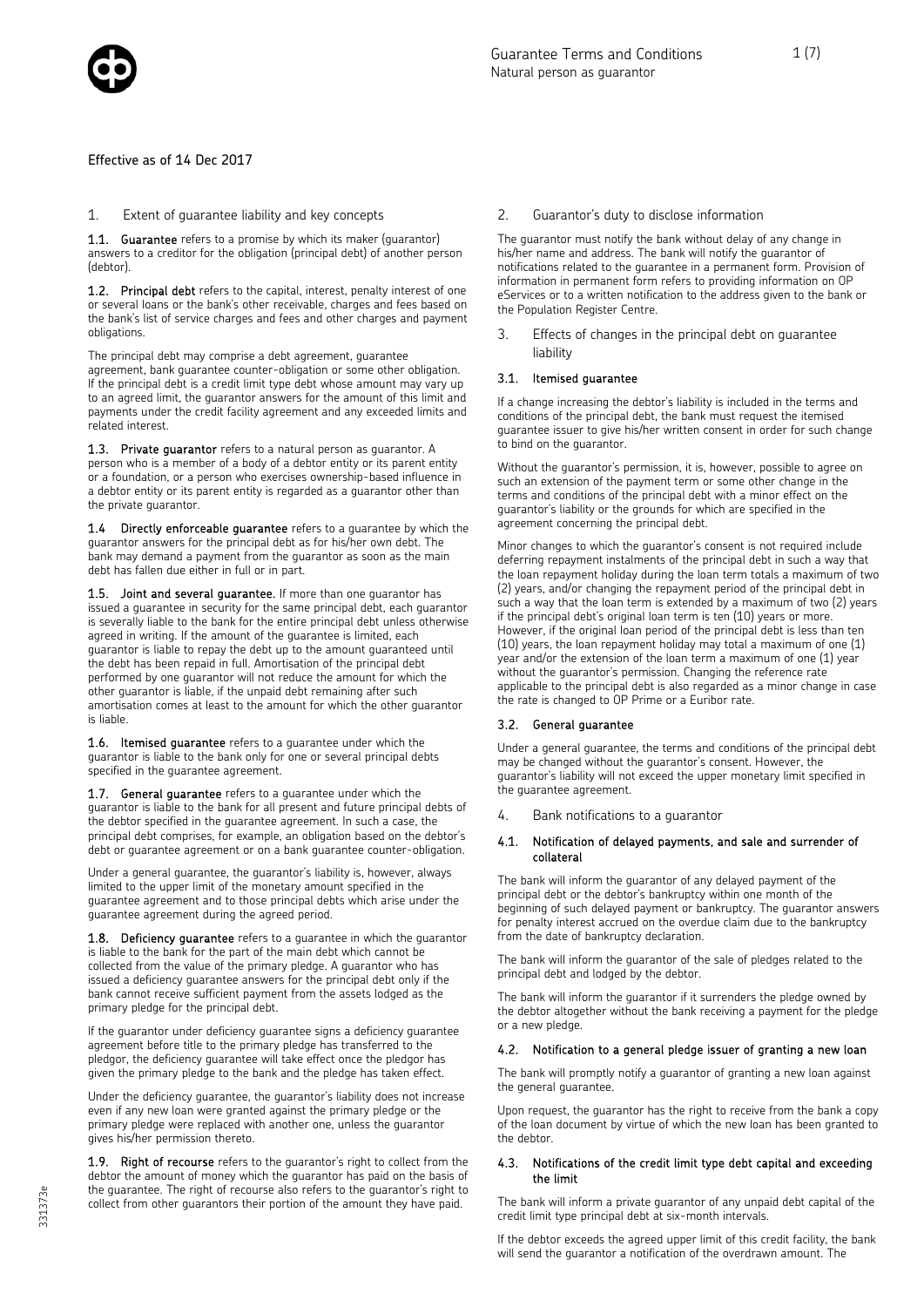guarantor will not be notified of an exceeded credit limit that has been agreed if this is due to the entry in the account of interest, penalty interest, the bank's charges and fees as well as other payment obligations under the principal debt agreement so as to constitute the bank's receivable.

#### 4.4. Receipt of notification

When the bank sends the guarantor a message on OP eServices or to his/her address, the guarantor is considered to have received such a message no later than the seventh day of the date of sending the message.

5. Guarantor's right to receive information

Upon request, the guarantor has the right to receive information from the bank on the principal debt and matters affecting the debtor's repayment capacity.

6. Guarantor's right to limit his/her liability during the validity of the guarantee

During the validity of a general guarantee, the guarantor may notify the bank of the time after which he/she will no longer answer for principal debts that may arise. The limitation will enter into force as soon as the guarantor's notification has arrived at the bank, unless a later time is stated in the notification.

During the validity of a guarantee, a private guarantor who has issued the guarantee in security for credit limit type debt may notify the bank of the time after which he/she will no longer answer for the principal debt that may rise. The limitation will enter into force as soon as the guarantor's notification has arrived at the bank, unless a later time is stated in the notification.

An itemised guarantee issuer may not limit his/her liability after he/she has entered into a guarantee agreement.

7. Bank's right to discharge other guarantors of principal debt from liability

For a justified reason, the bank has the right, without the guarantor's permission, to discharge the principal debt's other guarantors from liability without the bank receiving a payment or some other collateral replacing guarantees. In such a case, the remaining responsible guarantor's liability to the bank does not decrease from that specified in the guarantee agreement. Discharging the other guarantors from liability does not affect any mutual rights of recovery under recourse that the guarantors may have.

The bank will inform the guarantor of discharging the same principal debt's other guarantors from liability.

#### 8. Surrender of collateral

The bank may surrender any third party pledge lodged in security for the principal debt without the guarantor's liability diminishing thereby. For a justified reason, the bank may surrender the pledge, owned by the debtor and lodged in security for the principal debt, without the guarantor's permission even if the bank did not receive a payment for the debt or replacement collateral security. In such a case, the guarantor's liability does not diminish.

If the guarantee is a deficiency guarantee, surrendering a primary pledge will not increase the guarantor's liability unless he/she has given his/her consent to the surrender of the pledge.

9. Guarantor's right to a pledge lodged by the debtor

#### 9.1. Granting a new loan against the pledge lodged by the debtor

The bank has the right to grant a new loan against the pledge without a guarantor's permission. In such a case, the bank also has a better right to the pledge in respect of the new loan. If a deficiency guarantee is involved or the guarantor has paid the principal debt or part thereof upon the bank's demand, the bank will have a better right to the pledge in the case of a new loan only if the guarantor has given his/her consent thereto.

#### 9.2. Guarantor's right to a pledge after his/her payment

If the guarantor pays the principal debt or part thereof, the debtor's assets which stand as pledge for the principal debt at the time of payment shall also stand as pledge for the guarantor's claim under the right of recourse,

in which case the bank shall have no right to give the pledge to the debtor without the guarantor's permission. However, the bank has a better right than the guarantor to the assets lodged by the debtor as a pledge if the principal debt has been paid only in part or the debtor's assets also serve as collateral for the bank's other claim.

In the case of a deficiency guarantee, the bank has a better right to a primary pledge only if the principal debt has been paid only in part or if the primary pledge has also been lodged as security, prior to entering into a guarantee agreement, for the bank's other claim, or if the guarantor has given his/her permission to the bank having a better right to the pledge in respect of a new loan too.

If the guarantor has amortised the principal debt, he/she must, in order to safeguard his/her right to the pledge, inform the bank thereof in writing and present a necessary statement concerning such payment.

#### 9.3. Bank's right to transfer any return on the pledge

The bank has the right to transfer to the pledge owner any return on the pledge upon maturity and rights related to the pledge without the guarantor's liability diminishing thereby.

10. Bank's right to transfer or divide the guarantee

The bank has the right to transfer or divide a guarantee in connection with the transfer of the principal debt or part thereof, and to agree with the transferee on how the guarantee covers the bank's and the transferee's claim following the transfer of the claim. The guarantor's liability will not increase as a result of such a transfer or division.

#### 11. Recovery to a bankruptcy estate

Despite the repayment of the principal debt, the guarantee will remain in force if the principal debt is withdrawn for recovery on the basis of the Act on the Recovery of Assets to a Bankruptcy Estate, a court decision or for some other similar reason.

#### Calling of the principal debt for repayment

If the falling due for payment of the principal debt requires termination in respect of the debtor or other action to call the debt for repayment, the bank may demand payment from the guarantor only if the debt has been called for repayment in respect of both the debtor and the guarantor.

If the debtor has been declared bankrupt or has filed for debt rescheduling or financial restructuring, or a temporary prohibition regarding the principal debt has been issued in such a procedure, the bank may demand payment of the principal debt from the guarantor without any action to call the debt for repayment in respect of the debtor.

#### 13. Early payment by a guarantor

A guarantor has the right to repay an undue principal debt if the debtor had the right of early loan repayment. If the debtor were to pay charges to the bank for the repayment of the principal debt, the guarantor must pay the same charges in case he/she repays the debt.

14. Use of credit history

When granting and monitoring a loan and accepting a guarantee, the bank uses the personal credit data of the person making a commitment. Such credit history is available from the credit information register maintained by a credit reference agency (such as Suomen Asiakastieto  $Oy$ ).

15. Recording guarantor's payment default in the credit information register

The bank has the right to report and the registrar has the right to record an entry of default of payment in the credit information register related to a guarantee agreement, if at least 60 days have passed from the original due date mentioned in a reminder and the bank and the debtor have not made any new payment agreement after the original due date, or if the registration of entry of such payment default is otherwise permitted under applicable legislation or a ruling by the data protection authorities.

#### 16. Force majeure

Either party is not liable for any loss arising from force majeure or unreasonable impairment of the party's operations resulting from a similar cause.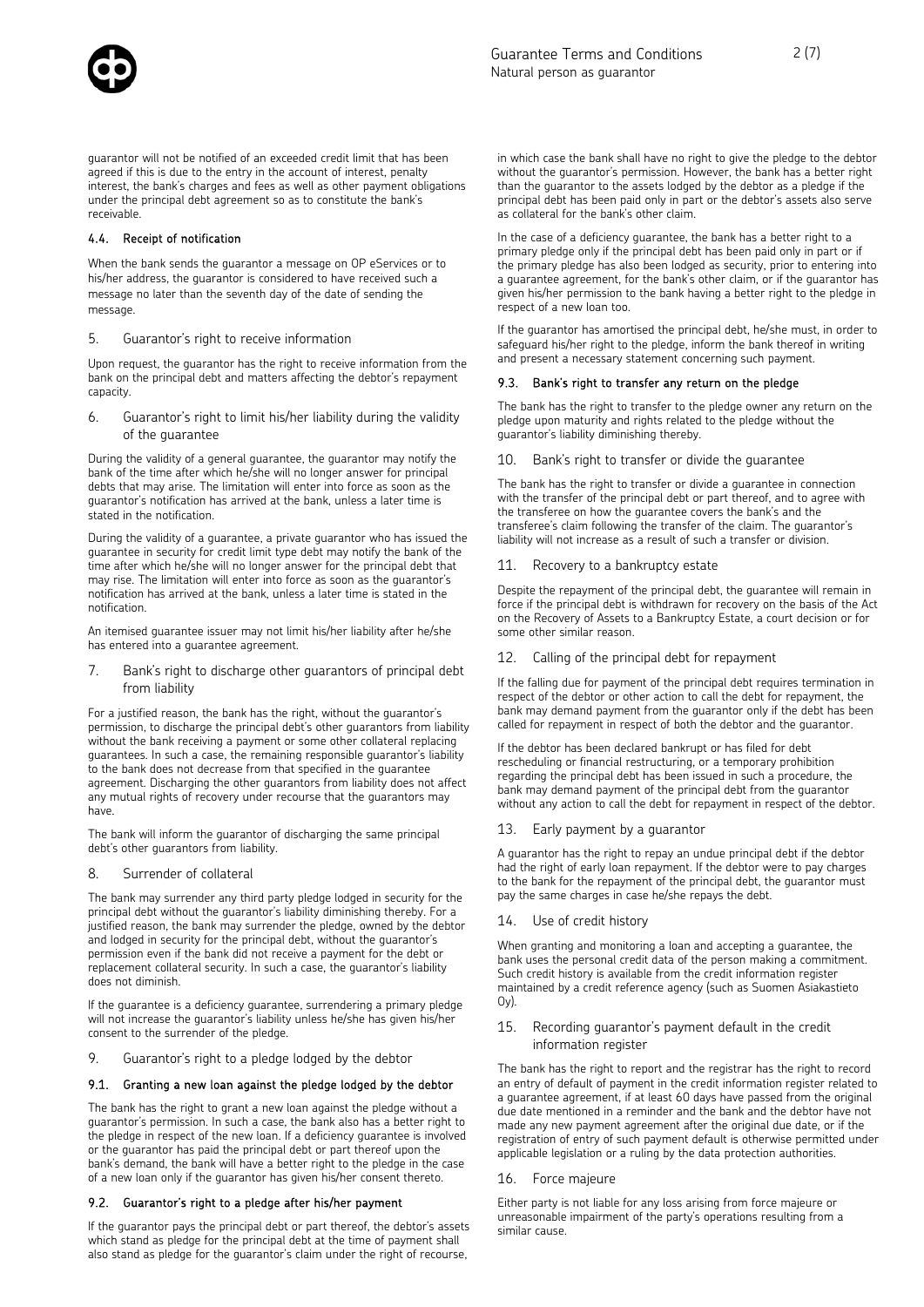

Either party shall notify the other party as soon as possible of a force majeure circumstance it has encountered. If the force majeure event applies to the bank, the bank may announce the matter in a national daily newspaper or on its website.

#### 17. Jurisdiction and applicable law

A guarantor may bring an action against the bank concerning disputes that may arise from this guarantee agreement in the district court of the jurisdiction of which the bank is domiciled or its management is mainly based or in the district court of the Finnish municipality in the jurisdiction of which he/she resides or has a permanent residence. If the guarantor is not a resident of Finland, any disputes will be submitted to the district court of the jurisdiction of which the bank is domiciled or its management is mainly based.

The laws of Finland shall apply to this guarantee.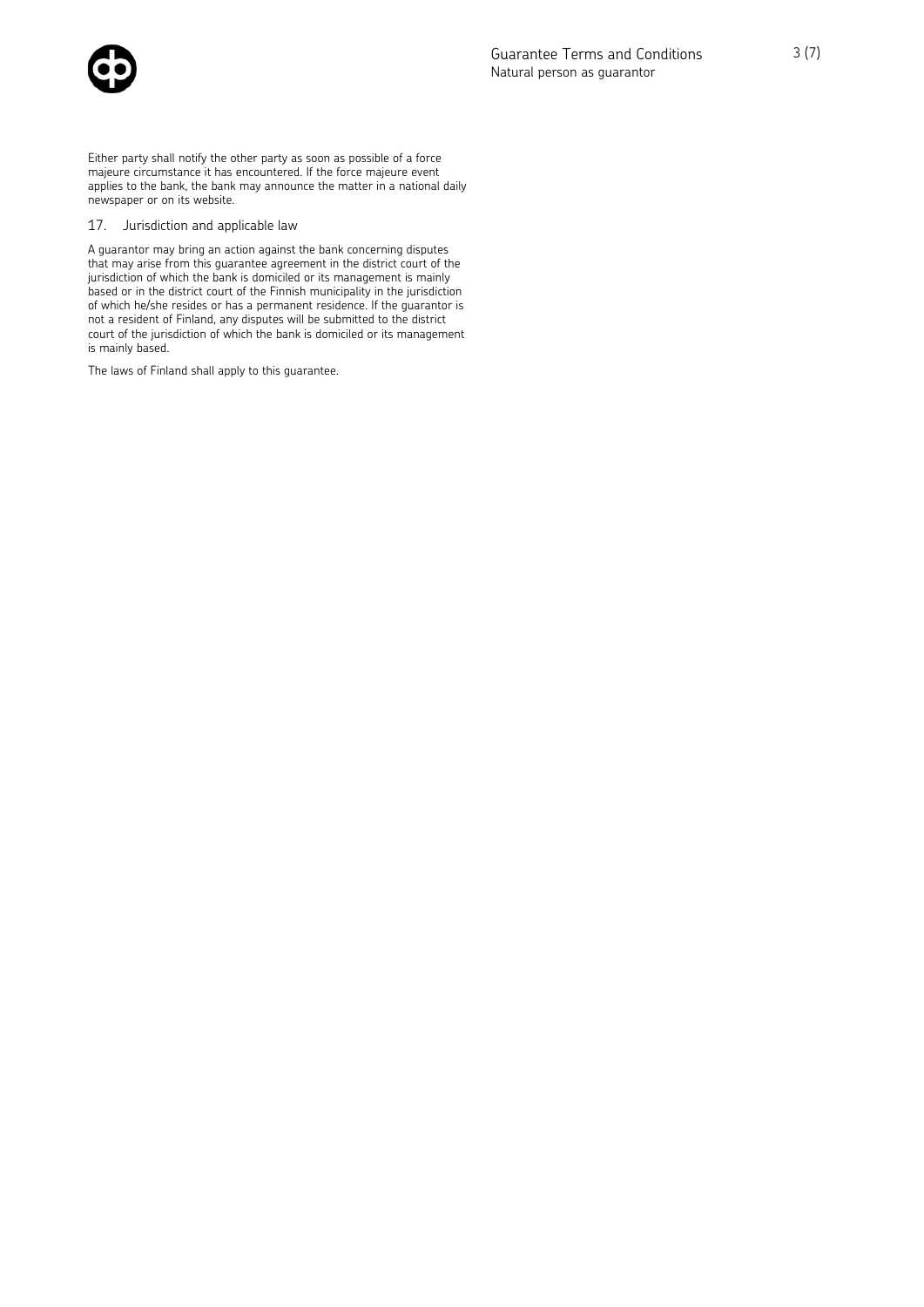

# **INFORMATION FOR GUARANTORS**

The purpose of this document is to provide guarantors with general information on guarantees and the rights and obligations of guarantors vis-à-vis the bank as a lender. The terms and conditions of an individual guarantee can be found in the guarantee agreement.

# **1. Definition of a guarantee**

Under a guarantee agreement, the guarantor assumes liability for payment of another person's debt. If the debtor does not repay his/her loan as agreed, the lender may collect the amount of the debt outstanding from the guarantor. It is strongly recommended that people should consider carefully before they enter into a guarantee agreement.

The guarantor is liable for the loan he/she has guaranteed through all of his(/her personal assets. In practice, guarantees given to a bank are always directly enforceable guarantees, i.e. the bank may demand payment directly from the guarantor as soon as the loan has fallen due.

An itemised guarantee applies to one or several debts specified in the guarantee agreement.

The agreement on a general guarantee does not specify for what debts the guarantor is liable. The guarantee secures all present and future principal debts of the debtor. The debtor may take out new loans and the guarantor will also be liable for them.

## **2. Guarantor**

Either a natural person or a legal person, such as a company, association or foundation, may act as a guarantor.

A private guarantor refers to a natural person as guarantor. No exceptions to the provisions protecting private guarantors may be made by the contract terms and conditions.

However, the owner or director of a debtor company or its parent company is not regarded as a private guarantor. These include the managing director, a member of the board of directors, a general partner or a person who owns at least a third of the debtor company or its parent company.

## **3. For what is a guarantor liable?**

A guarantor is liable for the principal, interest on the principal and charges and fees. If the reference interest rate or the exchange rate of a non-euro loan changes, the guarantee liability will change accordingly. The loan terms and conditions are binding on the guarantor.

If the purpose is that the bank may collect from the guarantor only a certain amount or percentage of the loan amount, the guarantee agreement must include a stipulation in this respect.

## **4. Several guarantors**

Even if there are several guarantors, a single guarantor may have to pay the entire debt. The bank is under no obligation to collect the debt from the other guarantors even if they were solvent. Moreover, the guarantor should take account of the fact that the financial standing of the other guarantors may worsen after they have guaranteed a loan.

### **5. General guarantee**

A natural person issuing a general guarantee is protected by limiting his/her guarantee liability in terms of amount and time. The guarantor and the bank agree on the maximum amount which may be collected from the guarantor. This amount must be fixed (e.g. 100,000 euros). Any interest and other associated costs are included in this amount unless the parties involved have agreed on a separate maximum amount.

Setting a time limit for the guarantee liability is usually based on a provision whereby the guarantee secures only loans taken out before the agreed deadline. In such a case, exceeding the deadline does not annul the guarantor's liability but determines what debts are included in the guarantee.

Unless the guarantee liability is limited as stated above, the guarantor is liable only for debts for which the guarantee was given when they were granted or which had arisen prior to entry into the guarantee agreement and which were at that time known to the guarantor.

In addition to the limit set for the amount and time in the guarantee agreement, the person who has issued a general guarantee always has the right to fix the date after which he/she will not be liable for any debt that arises. The limitation will enter into force as soon as the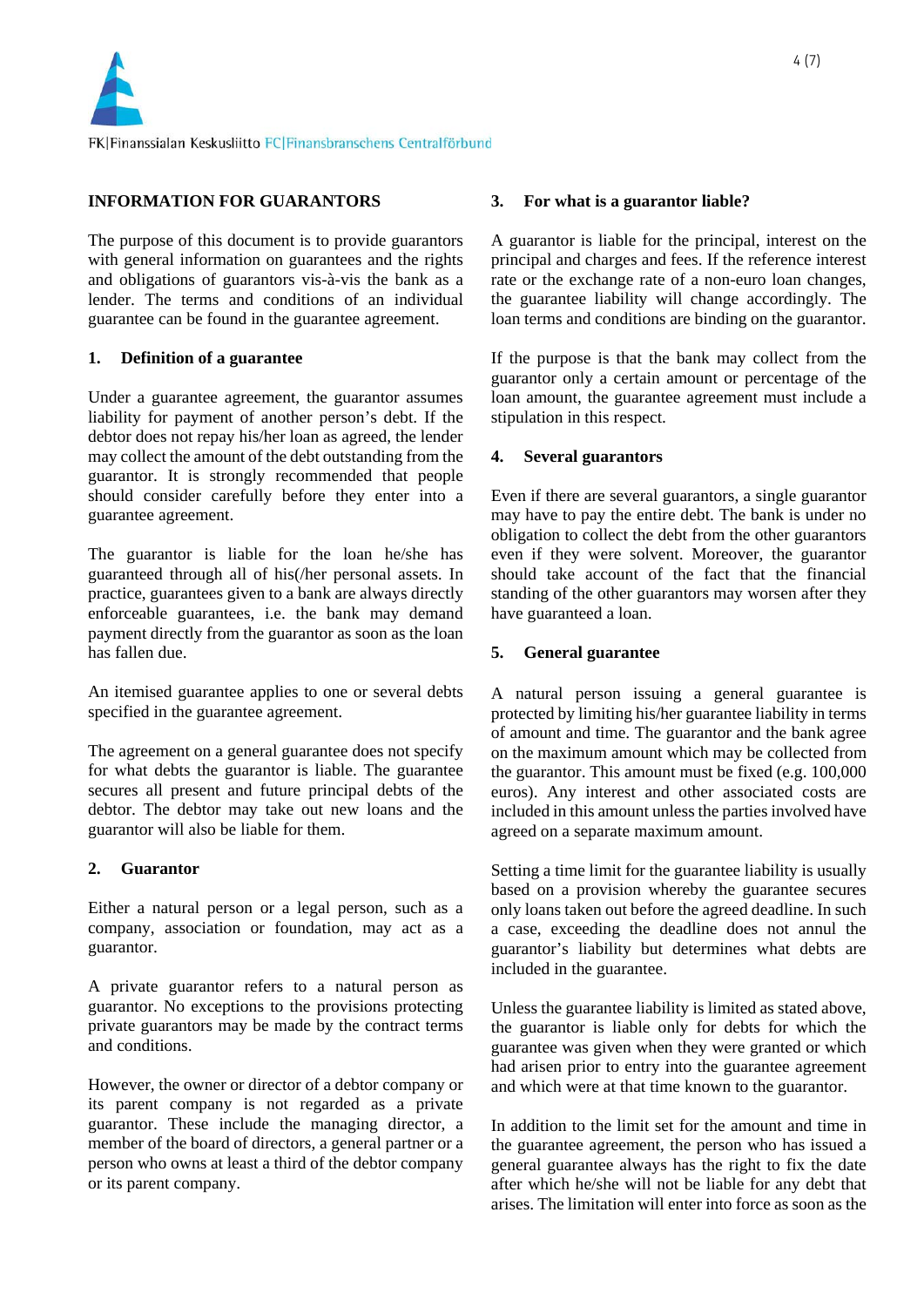

guarantor's notification has arrived at the bank, unless a later time is stated in the notification. It is strongly recommended that this notification be made in writing. The limitation does not diminish the guarantor's liability for debts, including interest and associated costs, that have arisen before the entry into force of the limitation.

A limitation set by a single guarantor does not diminish other guarantors' liability.

## **6. Guarantee on credit limit type debt**

With respect to a guarantee in security for credit limit type debt, such as an account with credit facility, a private guarantor may limit his/her guarantee liability by fixing the date after which he/she will no longer be liable for any debt that arises. The limitation does not diminish the guarantor's liability for debt, including interest and associated costs, that have arisen before the entry into force of the limitation. The limitation will enter into force as soon as the guarantor's notification has arrived at the bank, unless a later time is stated in the notification. It is strongly recommended that this notification be made in writing.

A limitation set by a single private guarantor does not diminish other guarantors' liability.

# **7. Deficiency guarantee in security for a home loan**

A guarantee issued by a private guarantor will always stand as a deficiency guarantee if the loan has mainly been granted for the purpose of buying or renovating a home or a holiday home and if the home or holiday home stands as collateral for the loan. In such a case, the home stands as a primary pledge. The deficiency pledge secures only the portion of the debt which the proceeds from the sale of the debtor's home are insufficient to cover.

A home is regarded mainly as property intended for permanent residence or leisure-time residence, which may be real property or, for example, shares entitling their holder(s) to possession of his/her flat/house. Such a home does not need to be in the debtor's own use.

In the case of real property as collateral, the contracts of pledge pledged as collateral for the home loan stand as the primary pledge. Real property may also be encumbered by contracts of pledge taking priority over these, whose holders have a better right to the sale price of the real property.

A primary pledge may also stand as collateral for other debts. If the debtor's home also first stands as collateral for other debts, the proceeds from the sale of his/her home may be primarily used to pay those debts.

If a state guarantee, as referred to in the Act on State Guarantees for Owner-occupied Housing Loans, stands as collateral for the home loan, the home always primarily stands as collateral for the state-guaranteed loan.

## **8. Changing the loan terms and conditions**

Changing the loan terms and conditions to the detriment of the guarantor requires the guarantor's permission.

However, his/her permission is not required for extension of the repayment period deemed usual or for otherwise minor changes in the loan terms and conditions. Neither is permission required if a general guarantee is involved or the change has been specified in the terms and conditions governing the loan or the guarantee.

On the basis of the debt relationship, the amount collected from the guarantor upon default may not exceed that collected from the debtor. If the bank releases the debtor or any of the debtors from repayment of some portion of the debt, the guarantor will also be released in the same proportion. However, reducing the debt amount or releasing the debtor from his/her payment obligation as a result of debt rescheduling affirmed by the court will not diminish the guarantor's liability.

## **9. Disclosing information to a guarantor**

Before the bank makes a loan decision, it will analyse the debtor's repayment capacity. The bank mainly obtains information on such capacity from the debtor himself/herself and the credit information register. The debtor's repayment capacity is determined by his/her income, expenditure, debts and other commitments.

The bank will notify the guarantor of the information affecting the debtor's repayment capacity before signing a guarantee agreement.

The bank will notify the guarantor of any delayed payment of the debt in security for which the guarantee has been given. If the bank has not notified of such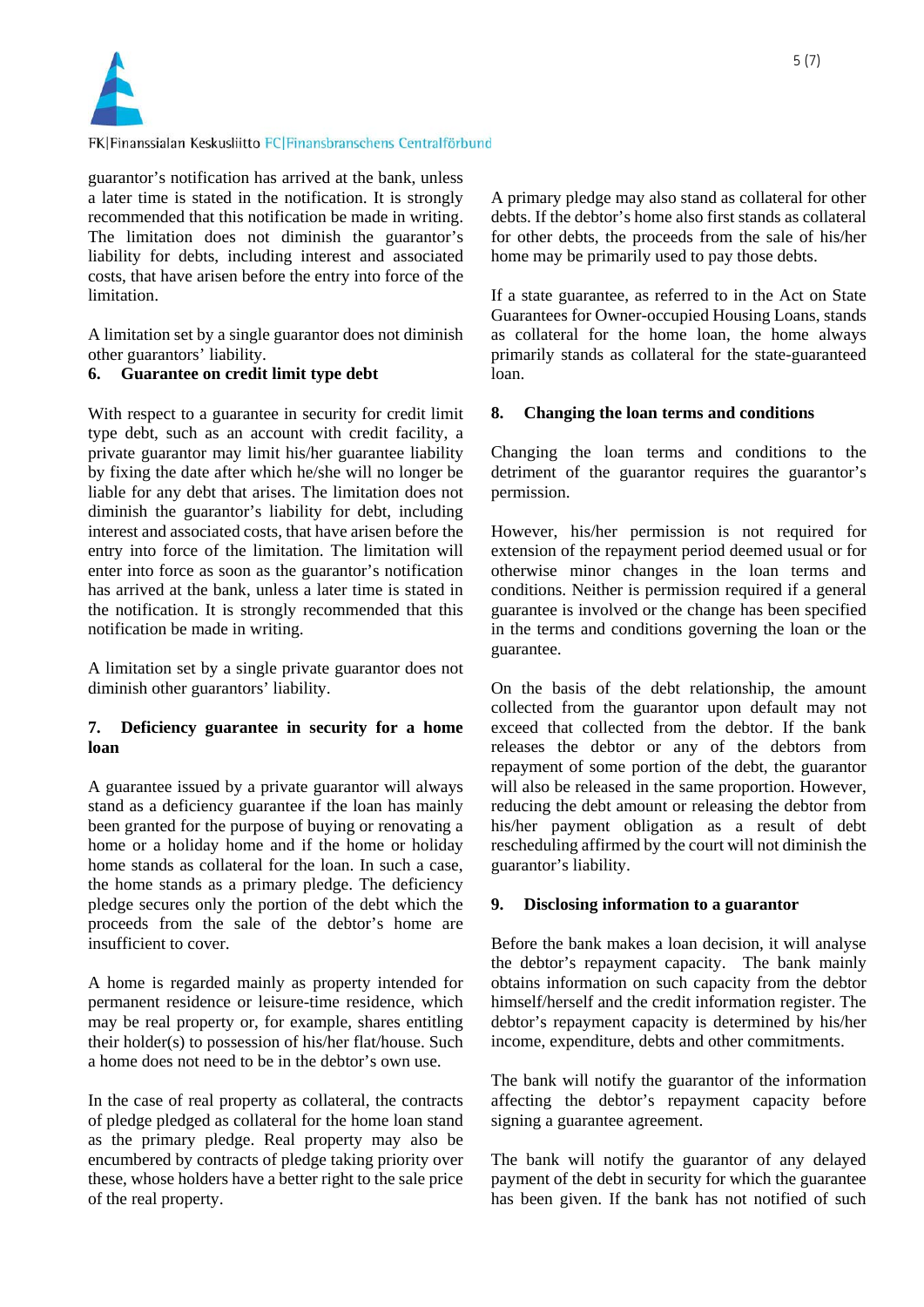

delayed payment within a month, it may charge the guarantor interest or penalty interest on the delayed amount only for the period following the sending of the notification.

As long as the guarantee remains valid, the private guarantor may ask the bank to provide information on the debt and on how the debtor repays his/her debt. Moreover, a private guarantor also has the right to receive, upon request, from the bank information on the debtor's other debts and commitments and on other matters relevant to the debtor's repayment capacity. This right applies to matters and the debtor's credit information known to the bank. The information requested must be of relevance to the assessment of risks exposed by the guarantor. The bank will charge the guarantor for disclosing such information based on its list of service charges and fees.

Under a general guarantee, the bank will inform the private guarantor separately of any new loan raised by the debtor. Alternatively, it is possible to agree that the bank will inform the private guarantor of the debts under the guarantee at least six months' interval.

In the case of the credit limit type debt, the bank will inform the private guarantor of the amount of debt at six months' interval.

## **10. Collecting the debt from a guarantor**

The bank may collect the debt from a guarantor as soon as the debt has fallen due. The debt falling due may result from the expiry of the agreed loan term or from the fact that the loan has been called in owing to default.

The bank is under no obligation to first collect the debt from the debtor. Furthermore, the bank is under no obligation to recover the debt under other collateral securities, with the exception of a deficiency guarantee.

The bank has the right demand payment from the guarantor who has given a deficiency guarantee only after the debtor's home has been sold or it has been discovered during execution that there is an obstacle to the sale of the home. The person who has given a deficiency guarantee may pay off the debt in order to prevent the sale of the debtor's home or penalty interest.

# **11. Payment of a called-in loan according to the original terms and conditions**

A private guarantor may amortise the loan in

accordance with the loan terms and conditions that were effective before termination although the loan has been called in during the loan term due to delayed payment, provided that the guarantor pays the creditor the outstanding debt and lodges sufficient security for the unpaid principal.

## **12. Guarantors right of recourse vis-à-vis the debtor**

If the guarantor amortises the debt, he/she has the right to recover from the debtor the amount he/she has paid to the bank, including interest and costs (right of recourse). The guarantor should retain all receipts and vouchers for this purpose.

If the debtor has lodged a pledge in security for the debt, the guarantor has the right to receive a payment for the pledge lodged by the debtor after the banks claims. If the pledge is owned jointly by the debtor and another person, the portion owned by the other person does not stand as a pledge for the guarantor's claim under the right of recourse unless otherwise agreed thereupon.

## **13. Guarantors right of recourse vis-à-vis other guarantors**

If there are several guarantors involved, each of them is mutually liable for the debt in equal portions.

Any limitations that may have been set for guarantee liabilities in guarantee agreements affect the guarantors' mutual liability. The guarantor who has repaid the debt has the right to demand the amount he/she has paid from the other guarantors if the remaining amount of the debt is less than the total amount of guarantees and the amount repaid by the guarantor has reduced the other guarantors' guarantee liability.

## Example 1

The debt amounts to 30,000 euros and one of the three guarantors pays off the debt. He/she may demand 10,000 euros from each of the other two guarantors.

## Example 2

The debt amounts to 20,000 euros. Guarantor A has guaranteed the entire debt and guarantor B has given a guarantee worth 6,000 euros. If A pays off the debt, he/she may demand 3,000 euros from B, i.e. half of the 6,000 euros they have jointly guaranteed.